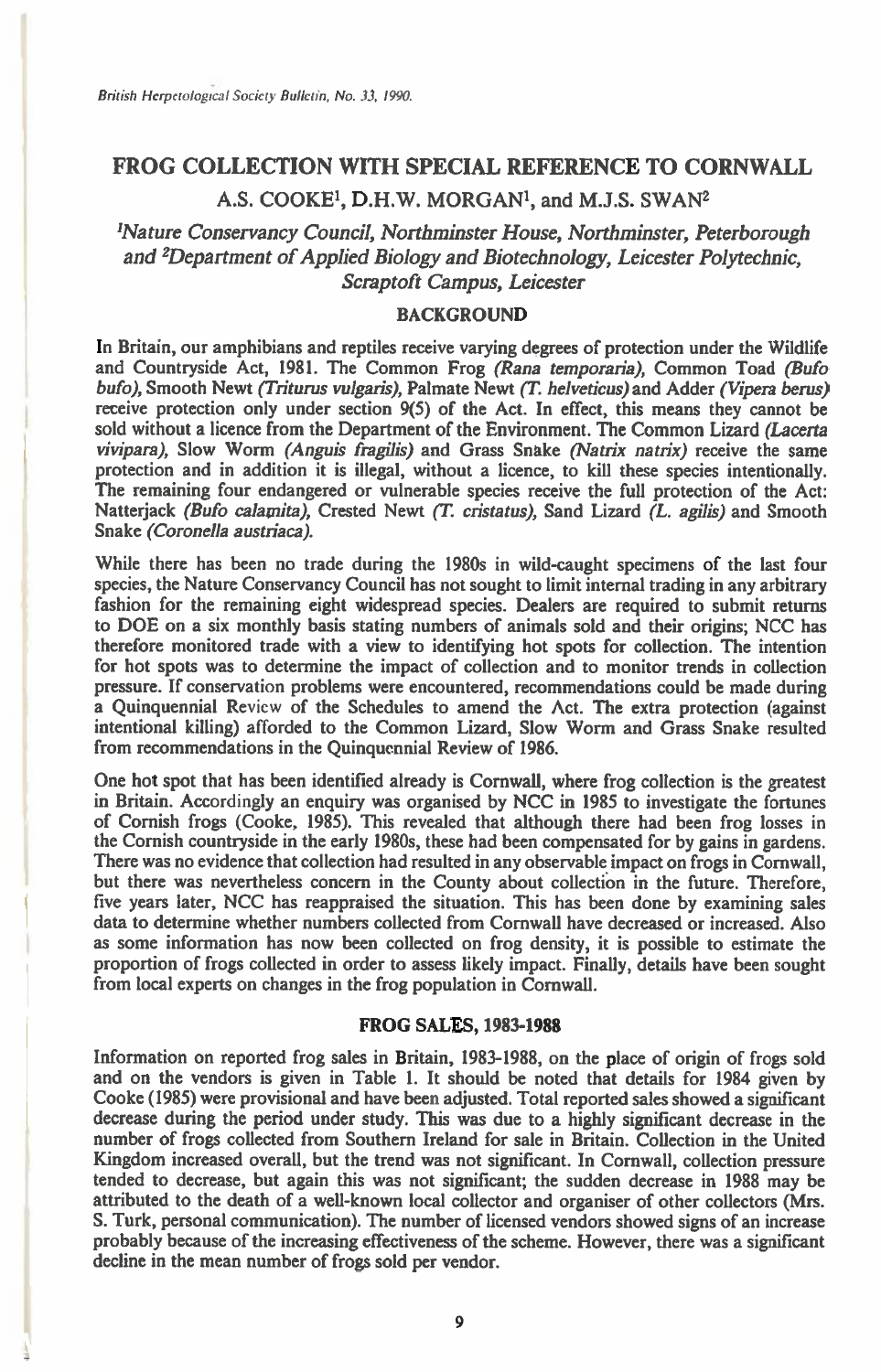## **PERCENTAGE OF FROGS COLLECTED**

Swan and Oldham (1989) provided information on the density of non-garden frog populations at county level in the late 1980s and also estimated the number of non-garden populations in Britain. Information from complete and thorough surveys of areas was used to determine the density of frog populations. Unfortunately only  $3km^2$  were surveyed in Cornwall, indicating 1.3 frog ponds/km<sup>2</sup>. However, 1-2 frog ponds/km<sup>2</sup> is the typical range for south west England, so the figure for Cornwall is probably a reasonably accurate estimate despite the relatively small area surveyed.

At 1.3 ponds/km2, there would be roughly 5,000 ponds in Cornwall. Using unpublished information collected by Leicester Polytechnic on number of clumps per pond in Cornwall and assuming 2 adults per clump, the non-garden frog population in Cornwall may number 500,000. Average annual collection was about 12,000 adults (Table 1), representing less than 3% of the estimated non-garden population. While we are not aware of published articles on sustainable yield on this species, such a level of collection is an order of magnitude less than the expected natural annual mortality for adult frogs (eg see Heusser, 1970) and would be most unlikely to cause population declines at county level. This does, however, ignore frogs that were collected but not reported or that died before being sold and so are not represented in the statistics in Table 1. The extent of such losses remains unknown.

The number of non-garden frog ponds in Britain was estimated at 67,000 (Swan and Oldham, 1989); again by using data on number of clumps per pond and assuming 2 adults per clump, an adult population of 8,000,000 is indicated for Britain. The average number of frogs collected in the UK was 20,000 per annum (Table 1). If one assumes that all of these frogs were collected in Britain, the rate of collection was less than 0.3% per annum. There were signs that outside Cornwall, collection may have increased, but on average this amounted to only 0.1% per annum. This level of collection was therefore more than an order of magnitude less than that in Cornwall.

#### **TABLE 1**

**Total number of frogs sold in Britain, 1983-1988, their place of collection and number of licensed vendors. Correlation coefficients and levels of significance are shown for each data set.** 

|      | Total sold<br>in Britain | <b>Southern</b><br><b>Ireland</b> | <b>Place of collection</b><br><b>United</b><br><b>Kingdom</b> | (Cornwall) | <b>Number</b><br>of<br>licensed<br>vendors | Mean<br>number<br>sold per<br>vendor |
|------|--------------------------|-----------------------------------|---------------------------------------------------------------|------------|--------------------------------------------|--------------------------------------|
| 1983 | 59743                    | 42794                             | 16949                                                         | (14183)    | 11                                         | 5431                                 |
| 1984 | 56564                    | 36032                             | 20532                                                         | (15267)    | 14                                         | 4040                                 |
| 1985 | 45510                    | 30140                             | 15370                                                         | (9284)     | 19                                         | 2395                                 |
| 1986 | 53467                    | 29908                             | 23559                                                         | (15683)    | 25                                         | 2139                                 |
| 987  | 49278                    | 22398                             | 26880                                                         | (11886)    | 18                                         | 2738                                 |
| 1988 | 39033                    | 20481                             | 18552                                                         | (6497)     | 22                                         | 1774                                 |
|      | $-0.83$                  | $-0.98$                           | 0.45                                                          | $(-0.62)$  | 0.76                                       | $-0.86$                              |
|      | P < 0.05                 | P < 0.001                         | Not                                                           | (Not       | Not                                        | P < 0.05                             |
|      |                          |                                   | sig                                                           | sig)       | sig                                        |                                      |

#### **FROGS IN CORNWALL, 1985-1989**

Questionnaires were completed by Mr. Jim Wright, Amphibian and Reptile Recorder for Cornwall and by Mrs. Stella Turk of the Cornish Biological Records Unit. Both reported no appreciable change in Cornish frog populations 1985-9 and neither was aware of collection having had even local effects.

L.